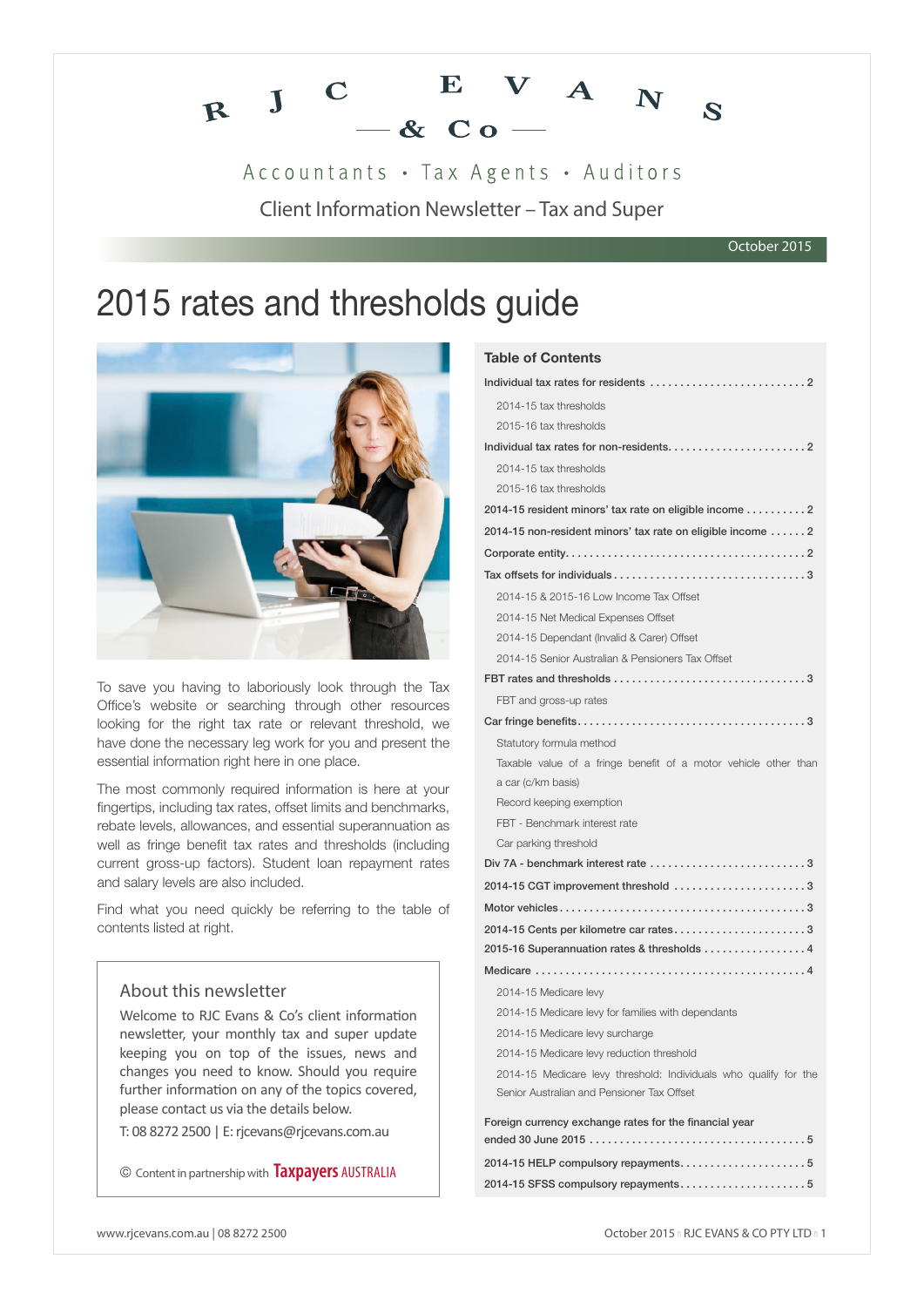#### **Individual tax rates for residents**

| 2014-15 tax thresholds   |             |                                                  |  |
|--------------------------|-------------|--------------------------------------------------|--|
| <b>Taxable</b><br>income | Rate<br>(%) | Tax on this income                               |  |
| $$0 - $18,200$           | 0           | Nil tax payable                                  |  |
| $$18,201 -$<br>\$37,000  | 19          | 19c for each \$1 over<br>\$18,200                |  |
| $$37,001 - $80,000$      | 32.5        | \$3,572 plus 32.5c for each<br>\$1 over \$37,000 |  |
| $$80,001 -$<br>\$180,000 | 37          | \$17,547 plus 37c for each<br>\$1 over \$80,000  |  |
| \$180,001 & above        | $47*$       | \$54,547 plus 47c for each<br>\$1 over \$180,000 |  |

# **2015-16 tax thresholds**

| <b>Taxable</b><br>income                  | Rate<br>(%) | Tax on this income                               |  |
|-------------------------------------------|-------------|--------------------------------------------------|--|
| $$0 - $18,200$                            | 0           | Nil tax payable                                  |  |
| $$18,201 -$<br>\$37,000                   | 19          | 19c for each \$1 over<br>\$18,200                |  |
| $$37,001 - $80,000$                       | 32.5        | \$3,572 plus 32.5c for each<br>\$1 over \$37,000 |  |
| $$80.001 -$<br>\$180,000                  | 37          | \$17,547 plus 37c for each<br>\$1 over \$80,000  |  |
| \$180,001 & above                         | $47*$       | \$54,547 plus 47c for each<br>\$1 over \$180,000 |  |
| tincludes 2% Temporary Rudget Repair Levy |             |                                                  |  |

 $\mid$  \*includes 2% Temporary Budget Repair Levy

# **Individual tax rates for non-residents**

| 2014-15 tax thresholds   |             |                                                  |  |
|--------------------------|-------------|--------------------------------------------------|--|
| <b>Taxable</b><br>income | Rate<br>(%) | Tax on this income                               |  |
| $$0 - $80,000$           | 32.5        | 32.5c for each \$1                               |  |
| $$80,001 -$<br>\$180,000 | 37          | \$26,000 plus 37c for each<br>\$1 over \$80,000  |  |
| \$180,001&<br>above      | $47*$       | \$63,000 plus 47c for each<br>\$1 over \$180,000 |  |

# **2015-16 tax thresholds**

| <b>Taxable</b><br>income | Rate<br>(%) | Tax on this income                               |
|--------------------------|-------------|--------------------------------------------------|
| $$0 - $80,000$           | 32.5        | 32.5c for each \$1                               |
| $$80,001 -$<br>\$180,000 | 37          | \$26,000 plus 37c for each<br>\$1 over \$80,000  |
| \$180,001&<br>above      | $47*$       | \$63,000 plus 47c for each<br>\$1 over \$180,000 |

# **2014-15 resident minors' tax rate on eligible income**

| Taxable income  | Tax on this income           |
|-----------------|------------------------------|
| Up to \$416     | Nil                          |
| $$417 - $1,307$ | 68%* for the part over \$416 |
| \$1,308 & above | 47%* on the entire amount    |

\*includes 2% Temporary Budget Repair Levy **Note:** LITO not available for certain minor income.

# **2014-15 non-resident minors' tax rate on eligible income**

| Taxable income | Tax on this income                         |
|----------------|--------------------------------------------|
| Up to \$416    | 34.5%* on the entire amount                |
| $$417 - $663$  | $$143.52 + 68\%$ on the part<br>over \$416 |
| \$664 & above  | 47%* on the entire amount                  |
|                |                                            |

\*includes 2% Temporary Budget Repair Levy

| <b>Corporate entity</b>                            | Rate                                     |  |  |  |
|----------------------------------------------------|------------------------------------------|--|--|--|
| Private and public companies                       | 30% or 28.5% <sup>1</sup>                |  |  |  |
| Corporate unit trusts and public<br>trading trusts | 30% or 28.5% <sup>1</sup>                |  |  |  |
| Life Insurance companies                           |                                          |  |  |  |
| Ordinary class                                     | 30%                                      |  |  |  |
| Complying superannuation class                     | 15%                                      |  |  |  |
| <b>Non-profit companies</b>                        |                                          |  |  |  |
| First \$416 of taxable income                      | Nil                                      |  |  |  |
| Taxable income $$417 - $915^2$                     | 55% of excess<br>over \$416 <sup>2</sup> |  |  |  |
| Taxable income \$916 <sup>2</sup> and above        | 30% or 28.5% <sup>1</sup>                |  |  |  |

**1:** The tax rate is reduced to 28.5% for companies that are "small business entities" (SBEs) with an aggregated turnover of less than \$2 million from 1 July 2015.

**2:** Upper limit is reduced from \$915 to \$863 for nonprofit companies that are SBEs from 1 July 2015.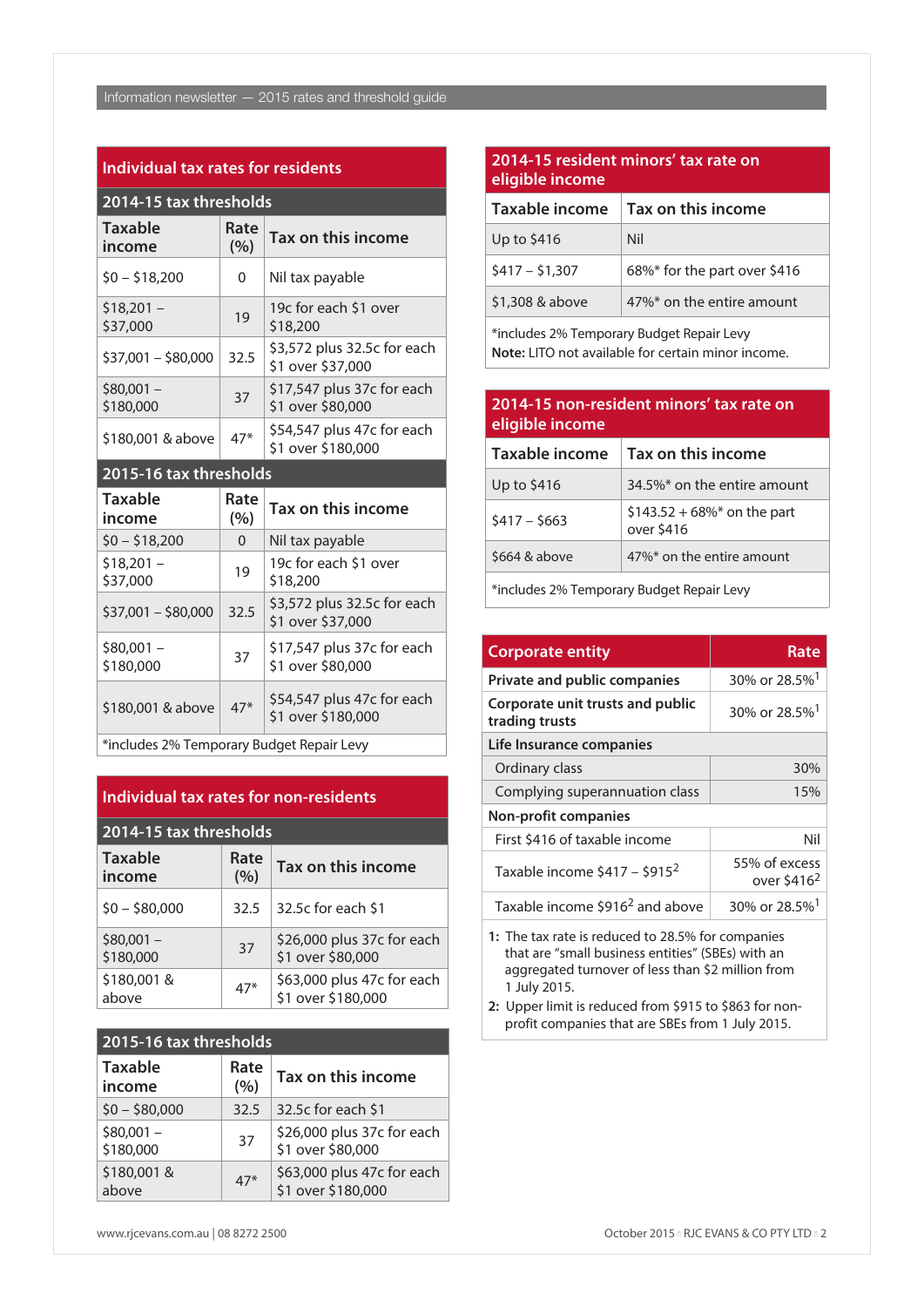# Information newsletter — 2015 rates and threshold guide

# **Tax offsets for individuals**

| 2014-15 & 2015-16 Low Income Tax Offset             |     |                                                                                   |  |  |
|-----------------------------------------------------|-----|-----------------------------------------------------------------------------------|--|--|
| <b>Taxable income</b>                               |     | Tax offset                                                                        |  |  |
| $$0 - $37,000$                                      |     | \$445                                                                             |  |  |
| $$37,001 - $66,666$                                 |     | $$445 - (1.5\% \text{ of excess over})$<br>\$37,000)                              |  |  |
| \$66,667 & above                                    | Nil |                                                                                   |  |  |
| 2014-15 Net Medical Expenses Offset                 |     |                                                                                   |  |  |
| Tax offset claimable <sup>1</sup>                   |     | Adjusted taxable income                                                           |  |  |
| 20% of net medical<br>expenses exceeding<br>\$2,218 |     | Single <sup>2</sup> – \$90,000 or less<br>Family <sup>3</sup> – \$180,000 or less |  |  |
| 10% of net medical<br>expenses exceeding<br>\$5,233 |     | Single <sup>2</sup> – above \$90,000<br>Family <sup>3</sup> – above \$180,000     |  |  |

**1:** Offset for 2014-15 available if taxpayer received an offset greater than zero for both 2012-13 and 2013-14, or paid for medical expenses relating to disability aids, attendant care or aged care.

**2:** Single at 30 June 2015 and no dependent children.

**3:** Has a spouse at 30 June 2015, or dependent children at any time during 2014-15, or both.

#### **2014-15 Dependant (Invalid & Carer) Offset**

| <b>Adjusted taxable</b><br>income (ATI) is: | <b>Offset amount</b>               |
|---------------------------------------------|------------------------------------|
| \$282 or less                               | $$2,535*$                          |
| $$283 - $10,422$                            | $$2,535^* - [(ATI - $282) \div 4]$ |
| \$10,423 and above                          | Nil                                |

\*This is the maximum offset. Assumes dependant status maintained for full income year.

# **2014-15 Senior Australian & Pensioners Tax Offset**

| <b>Family status</b>                  | Maximum<br>tax offset | Shade-out<br>income<br>threshold | Cut-out<br>income<br>threshold |
|---------------------------------------|-----------------------|----------------------------------|--------------------------------|
| Single                                | \$2,230               | \$32,279                         | \$50,119                       |
| Married or<br>de facto<br>(each)      | \$1,602               | \$28,974                         | \$41,790                       |
| Separated<br>due to illness<br>(each) | \$2,040               | \$31,279                         | \$47,599                       |

**Note:** Offset entitlements reduce by 12.5c for each \$1 of rebate income in excess of the shade-out threshold. No entitlement when rebate income reaches the cutout threshold.

# **FBT rates and thresholds**

| FBT and gross-up rates |      |        |        |  |
|------------------------|------|--------|--------|--|
| <b>FBT</b> year        | Rate | Type 1 | Type 2 |  |
| 2014-15                | 47%  | 2.0802 | 1.8868 |  |
| 2015-16                | 49%  | 2.1463 | 1.9608 |  |

# **Car fringe benefits**

# **Statutory formula method**

The statutory fraction is 20%\*.

\*Applies to "commitments" entered into from May 2011. Previous statutory fractions based on kms travelled may be used for pre-May 2011 commitments.

| Taxable value of a fringe benefit of a motor |  |  |
|----------------------------------------------|--|--|
| vehicle other than a car (c/km basis)        |  |  |

| <b>FBT</b> year ending               |     | Over<br>0 -<br>2500 <sub>cc</sub><br>2500 <sub>cc</sub> |     | Motor-<br>cycles |
|--------------------------------------|-----|---------------------------------------------------------|-----|------------------|
| 31-Mar-15                            | 50c |                                                         | 60c | 15c              |
| 31-Mar-16                            | 51c |                                                         | 61c | 15c              |
| <b>Record keeping exemption</b>      |     |                                                         |     |                  |
| 2014-15<br>\$7,965                   |     | 2015-16                                                 |     | \$8,164          |
| <b>FBT - Benchmark interest rate</b> |     |                                                         |     |                  |
| 2014-15<br>5.95%                     |     | 2015-16                                                 |     | 5.65%            |
| <b>Car parking threshold</b>         |     |                                                         |     |                  |
| \$8.26<br>2014-15                    |     | 2015-16                                                 |     | \$8.37           |

| Div 7A - benchmark interest rate |       |  |
|----------------------------------|-------|--|
| 2014-15                          | 5.95% |  |
| 2015-16                          | 5.45% |  |
|                                  |       |  |

# **2014-15 CGT improvement threshold**

Improvement threshold \$140,443

| <b>Motor vehicles</b>               |                    |
|-------------------------------------|--------------------|
|                                     | 2014-15 2015-16    |
| Luxury car tax limit                | $$61,844$ \$63,184 |
| Fuel efficient luxury car tax limit | \$75,375 \$75,375  |
| Car depreciation limit              | \$57,466 \$57,466  |

# **2014-15 Cents per kilometre car rates**

| <b>Type</b>   | <b>Engine</b><br>capacity<br>non-rotary<br>engine | <b>Engine</b><br>capacity with<br>rotary engine | Rate<br>per km<br>(cents) |
|---------------|---------------------------------------------------|-------------------------------------------------|---------------------------|
| Small car     | $<$ 1601 $cc$                                     | $< 801$ cc                                      | 65                        |
| Medium<br>car | 1601cc to<br>2600cc                               | 801cc to<br>1300cc                              | 76                        |
| Large car     | $>$ 2600 $cc$                                     | >1300 <sub>CC</sub>                             | 77                        |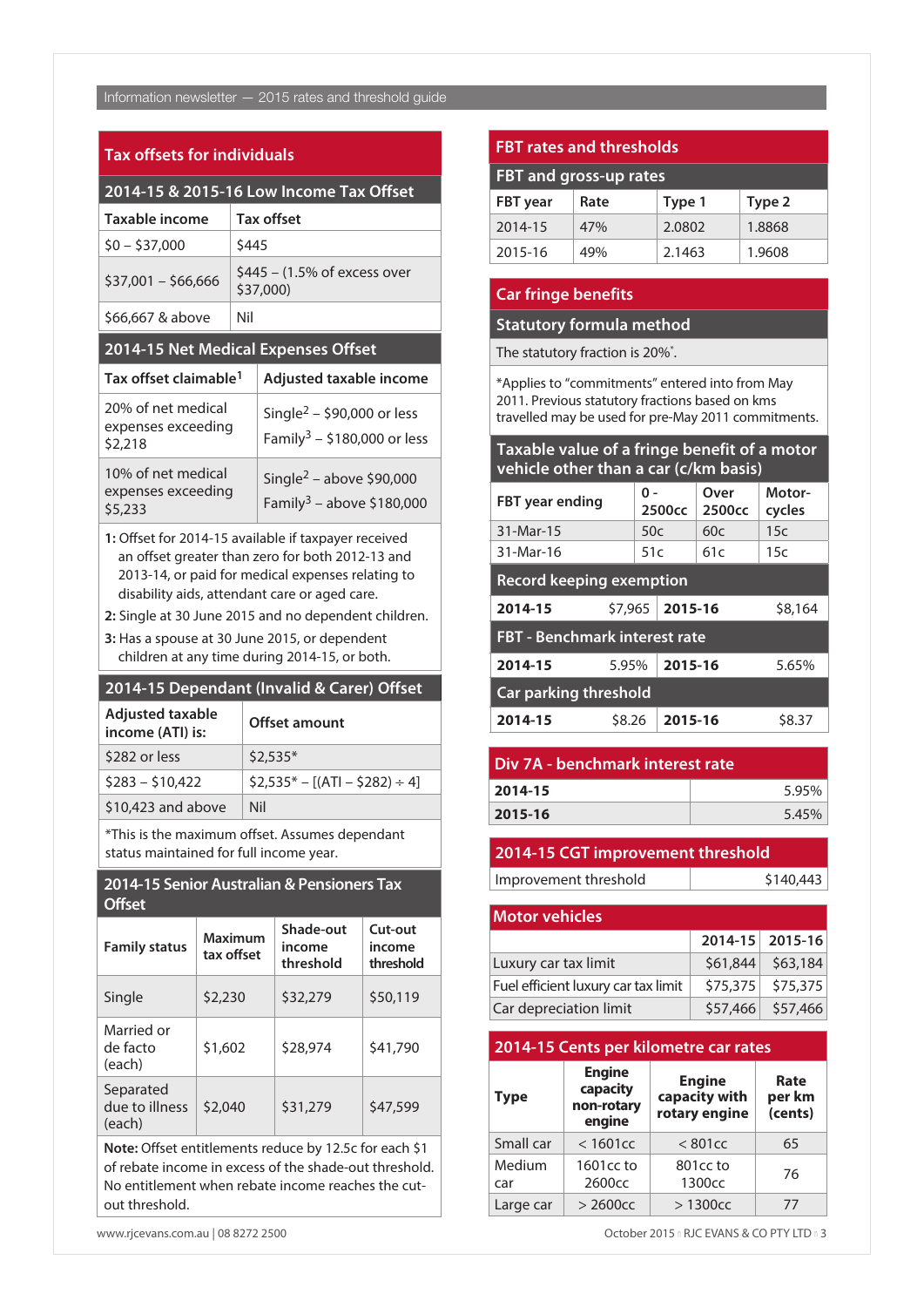# **2015-16 Superannuation rates & thresholds**

| SLS <sup>1</sup> low rate cap amount (indexed)                                                                                                                                                                                                                                                                                | \$195,000             |  |
|-------------------------------------------------------------------------------------------------------------------------------------------------------------------------------------------------------------------------------------------------------------------------------------------------------------------------------|-----------------------|--|
| SLS <sup>1</sup> untaxed plan cap amount (indexed)                                                                                                                                                                                                                                                                            | \$1,395,000           |  |
| Life benefit ETP <sup>2</sup> cap (indexed) <sup>3</sup>                                                                                                                                                                                                                                                                      | \$195,000             |  |
| Death benefit ETP <sup>2</sup> cap (indexed) <sup>3</sup>                                                                                                                                                                                                                                                                     | \$195,000             |  |
| Tax-free part of a genuine redundancy<br>pay-ment or early retirement scheme<br>payment (indexed)                                                                                                                                                                                                                             | \$9,780               |  |
| For each completed year of service add                                                                                                                                                                                                                                                                                        | \$4,891               |  |
| Government co-contribution (max \$500)                                                                                                                                                                                                                                                                                        |                       |  |
| Lower income threshold                                                                                                                                                                                                                                                                                                        | \$35,454              |  |
| Higher income threshold                                                                                                                                                                                                                                                                                                       | \$50,454              |  |
| Low income superannuation contribution                                                                                                                                                                                                                                                                                        |                       |  |
| Maximum adjusted taxable income                                                                                                                                                                                                                                                                                               | \$37,000              |  |
| Maximum payable                                                                                                                                                                                                                                                                                                               | \$500                 |  |
|                                                                                                                                                                                                                                                                                                                               |                       |  |
| <b>Contribution caps</b>                                                                                                                                                                                                                                                                                                      |                       |  |
| Concessional (indexed)                                                                                                                                                                                                                                                                                                        | \$30,000              |  |
| Concessional (temporary, non-indexed) <sup>4</sup><br>Non-concessional                                                                                                                                                                                                                                                        | \$35,000<br>\$180,000 |  |
|                                                                                                                                                                                                                                                                                                                               |                       |  |
| CGT cap (indexed)                                                                                                                                                                                                                                                                                                             | \$1,395,000           |  |
| Non-concessional with bring forward<br>option (non-indexed) <sup>5</sup>                                                                                                                                                                                                                                                      | \$540,000             |  |
| <b>Superannuation Guarantee (SG)</b>                                                                                                                                                                                                                                                                                          |                       |  |
| Prescribed minimum employer<br>contribution rate                                                                                                                                                                                                                                                                              | 9.50%                 |  |
| Maximum contribution base<br>(per SG quarter)                                                                                                                                                                                                                                                                                 | \$50,810              |  |
| Minimum account based pension withdrawal                                                                                                                                                                                                                                                                                      |                       |  |
| Under 65 years                                                                                                                                                                                                                                                                                                                | 4%                    |  |
| 65 to less than 75 years                                                                                                                                                                                                                                                                                                      | 5%                    |  |
| 75 to less than 80 years                                                                                                                                                                                                                                                                                                      | 6%                    |  |
| 80 to less than 85 years                                                                                                                                                                                                                                                                                                      | 7%                    |  |
| 85 to less than 90 years                                                                                                                                                                                                                                                                                                      | 9%                    |  |
| 90 to less than 95 years                                                                                                                                                                                                                                                                                                      | 11%                   |  |
| 95 years and over                                                                                                                                                                                                                                                                                                             | 14%                   |  |
| <b>Maximum pension withdrawal</b>                                                                                                                                                                                                                                                                                             |                       |  |
| <b>Transition to retirement</b>                                                                                                                                                                                                                                                                                               | 10%                   |  |
| Account based pension                                                                                                                                                                                                                                                                                                         | 100%                  |  |
| <b>Preservation age table</b>                                                                                                                                                                                                                                                                                                 |                       |  |
| Date of birth:                                                                                                                                                                                                                                                                                                                |                       |  |
|                                                                                                                                                                                                                                                                                                                               | 55                    |  |
| Before 1 July 1960                                                                                                                                                                                                                                                                                                            |                       |  |
| 1 July 1960 - 30 June 1961                                                                                                                                                                                                                                                                                                    | 56                    |  |
| 1 July 1961 - 30 June 1962                                                                                                                                                                                                                                                                                                    | 57                    |  |
| 1 July 1962 - 30 June 1963                                                                                                                                                                                                                                                                                                    | 58                    |  |
| 1 July 1963 - 30 June 1964                                                                                                                                                                                                                                                                                                    | 59                    |  |
| 1 July 1964 or later                                                                                                                                                                                                                                                                                                          | 60                    |  |
| 1: Superannuation Lump Sum (SLS)<br>2: Employment Termination Payment (ETP)<br>3: Whole of income cap of \$180,000 applies.<br>4: In 2015-16, a \$35,000 cap applies for individuals aged 49 years or<br>over on 30 June 2015.<br>5: Eligible persons may bring forward the next 2 years' non-<br>concessional contributions. |                       |  |

#### **Medicare**

#### **2014-15 Medicare levy**

Medicare levy is 2% of an individual's taxable income.

# **2014-15 Medicare levy for families with dependants**

|                                                                                                                               | Family taxable income \$   |                                                                           |                                  |
|-------------------------------------------------------------------------------------------------------------------------------|----------------------------|---------------------------------------------------------------------------|----------------------------------|
| dependants<br>No.of                                                                                                           | <b>Nil levy</b><br>payable | <b>Reduced levy</b><br>shade-in range<br>(10% of excess<br>over nil band) | <b>Normal 2%</b><br>payable      |
| 0                                                                                                                             | To \$35,261                | \$35,262-\$44,076                                                         | \$44,077 &<br>above              |
| 1                                                                                                                             | To \$38,499                | \$38,500-\$48,123                                                         | \$48,124 &<br>above              |
| $\overline{2}$                                                                                                                | To \$41,737                | \$41,738-\$52,171                                                         | \$52,172 &<br>above              |
| 3                                                                                                                             |                            | To \$44,975   \$44,976-\$56,218                                           | \$56,219 &<br>above              |
| 4                                                                                                                             | To \$48,213                | \$48,214-\$60,266                                                         | \$60,267 &<br>above              |
| 5                                                                                                                             | To \$51,451                | \$51,452-\$64,313                                                         | \$64,314 &<br>above              |
| 6                                                                                                                             | Tο<br>\$54,6891            | \$54,690 <sup>1</sup> -<br>\$68,3612                                      | \$68,362 <sup>2</sup> &<br>above |
| For more than six dependent children and/or students:<br>1: Add \$3,238 per child/student<br>2: Add \$4,047 per child/student |                            |                                                                           |                                  |

# **2014-15 Medicare levy surcharge**

| Income for MLS purposes <sup>1</sup> | Rate                  |       |  |
|--------------------------------------|-----------------------|-------|--|
| Single                               | Family <sup>2</sup>   |       |  |
| $$0 - $90,000$                       | $$0 - $180,000$       | $0\%$ |  |
| \$90,001 - \$105,000                 | $$180,001 - $210,000$ | 1%    |  |
| $$105,001 - $140,000$                | $$210,001 - $280,000$ | 1.25% |  |
| \$140,001 and above                  | \$280,001 and above   | 1.5%  |  |

**1:** Includes taxable income, reportable fringe benefits, reportable super contributions, net investment losses, exempt foreign income and any net amount subject to family trust distribution tax.

**2:** Threshold increases by \$1,500 for each additional dependent child after the first.

#### **2014-15 Medicare levy reduction threshold**

| Taxable income      | Medicare levy payable       |  |
|---------------------|-----------------------------|--|
| $$0 - $20.896$      | Nil                         |  |
| $$20.897 - $26.120$ | 10% of excess over \$20,896 |  |
| \$26,121 & above    | 2% of taxable income        |  |

**2014-15 Medicare levy threshold: Individuals who qualify for the Senior Australian and Pensioner Tax Offset** 

| Taxable income      | Medicare levy payable       |
|---------------------|-----------------------------|
| $$0 - $33.044$      | Nil                         |
| $$33.045 - $41.305$ | 10% of excess over \$33,044 |
| \$41,306 & above    | 2% of taxable income        |

www.rjcevans.com.au | 08 8272 2500 **October 2015 n RJC EVANS & CO PTY LTD** n 4